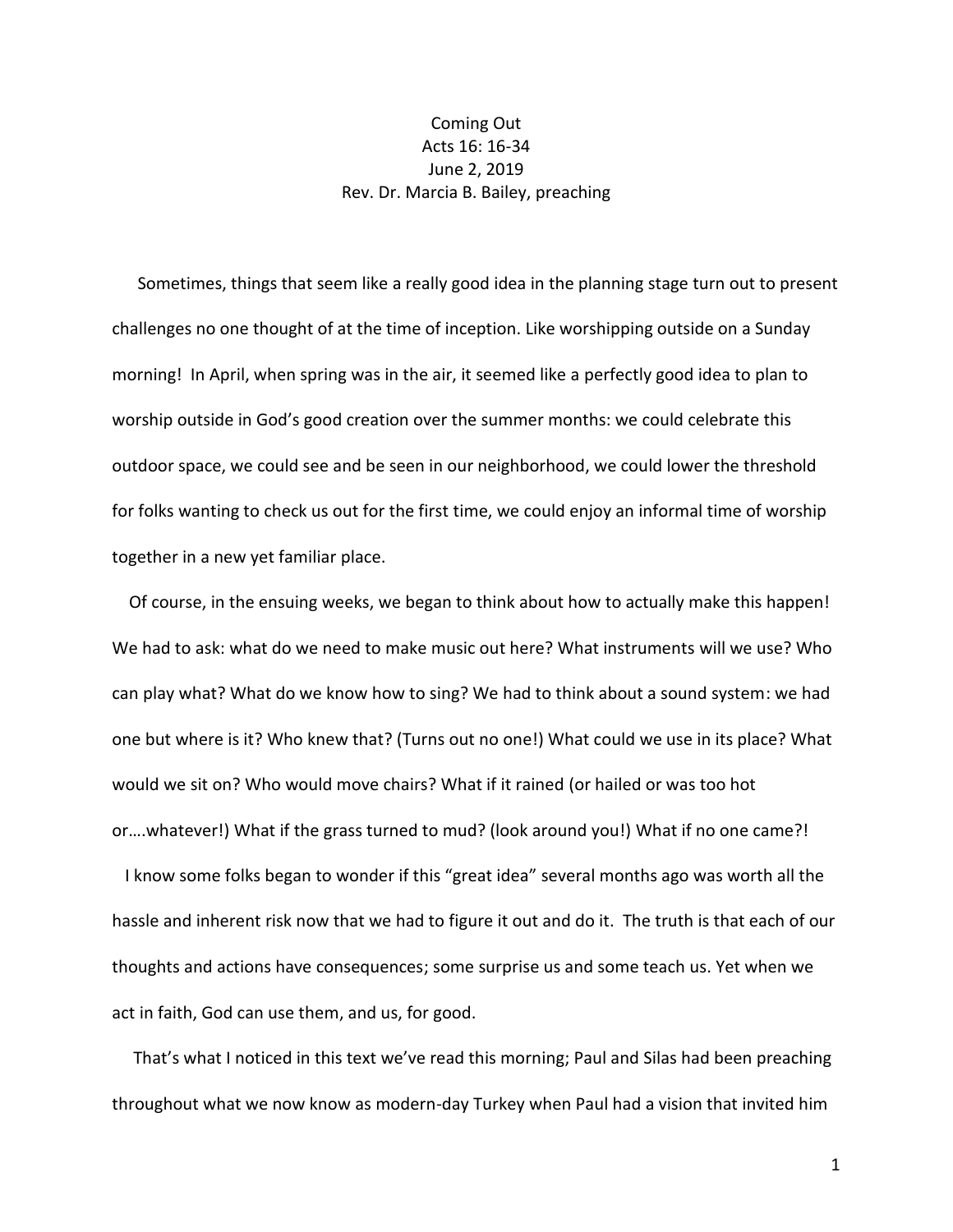to Macedonia, a Roman providence that included Philippi and Thessalonica. It was in Philippi that they met Lydia, who became a believer, and who in turn, hosted Paul and Silas as guests in her house. All this led to the portion of scripture we've read this morning.

 So here they are, on their way to the place of prayer, when they meet up with a slave girl who is possessed by a spirit that causes her to repeatedly call out when she sees them, "These men are slaves of the Most High God, who proclaim to you a new way of salvation." Evidently, she does this for days on end, so much so that Paul gets annoyed to the point of calling out the spirit who indeed leaves her. Good all around, right?!

 Well, no! Here's an idea that *seems good* but has significant consequences, both good and bad! First off, the girl was telling the truth, right?! They *were* "slaves of the Most High God" and they were offering Jesus, a "new way of salvation." Well, it seems that while Jews would have found this a clear and respectful introduction to a potentially engaging conversation, those of pagan religious traditions would have assumed that *any* god they thought was the "most high" would have sufficed; so she *could* be understood to infer that Paul and Silas followed any god at all, not the God they were bound to serve. That's probably why Paul was so upset. Yet here's the thing: they didn't seem to anticipate the consequences of "saving" this girl.

 This young woman was oppressed twice. First, she was a slave and secondly, she was possessed by a spirit. While Paul indeed does give her freedom from one, he does not liberate her from the other. Without the ability to foresee the future, she is of little value to her owners, for whom she had raised significant amounts of money. Yes, she was "free" from the spirit but as a result, even more bound by her captors! Her profitability had vanished! For her, this consequence wasn't necessarily a good thing!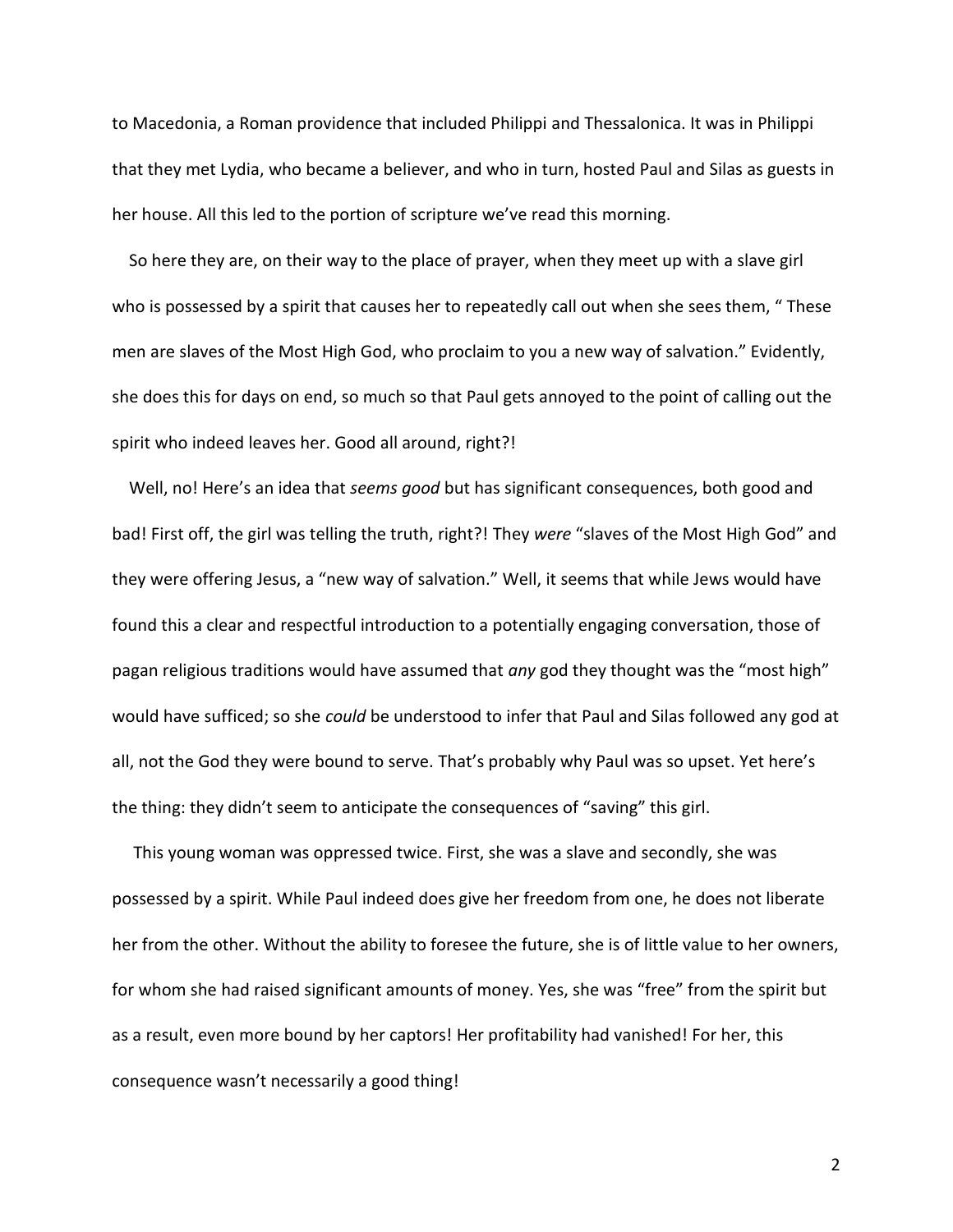Ever do something that you thought might help someone else, only to find it backfiring on you? Perhaps you grabbed the hand of an "escaping" toddler in a parking lot only to have the parent scold you for touching their child. Maybe you have offered someone food instead of the cash they requested only to be rebuked for doing so. You might have tried to lend a hand to someone who looked like they needed help only to discover they found your offer offensive and suggestive that they were not capable of accomplishing the task themselves. Sometimes what *we* think is best for someone, even someone who is marginalized in some way, may not actually be the best thing for them in the long run. In the same way, as much as we'd like to support our partner groups who share our building or welcome our physical neighbors into our fellowship, without knowing what they actually want or need, without understanding the consequences of our own actions, we might do more harm than good.

 Which seems to be what happens here. Paul's action of freeing the salve girl caused a hostile reaction by her owners and the authorities in the market place. What right did he have to mess in their business? Surely Paul didn't anticipate all this! These folks bring charges against both Paul and Silas for disrupting their city, charges supported by the ensuing crowd who, taking justice into their own hands, stripped and beat them. About now I am thinking that Silas just might have regretted that Paul didn't keep his big mouth shut!

 As a result, Paul and Silas are thrown in jail. Jail itself wasn't the punishment; jail was the place to hold them lest they escape before they were presented before the authorities to determine their innocence or guilt. The writer tells us that they spent the night singing and praying; and that in the course of this, something happens (an earthquake?) that breaks open the cells and frees everyone in the prison! Again, not expected consequences! By holding onto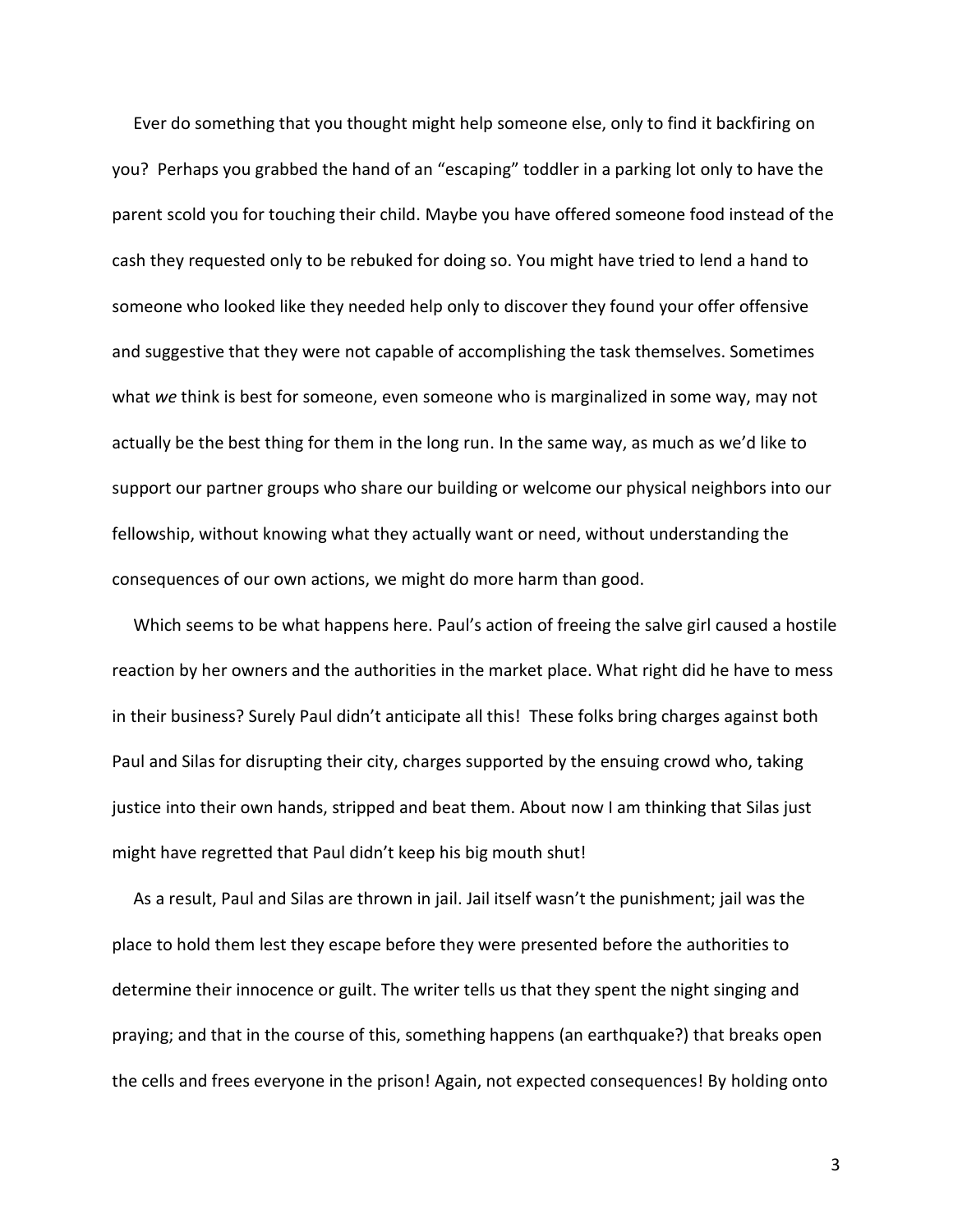their faith, by trusting God, they were recipients of whatever earthly grace literally took the house down! Just like when we are diligent in faithfulness and are rewarded by God's blessings! We just never know how our prayers might be answered.

 Of course, the jailer, seeing the doors opened, assume the worse and prepares to kill himself, knowing that if the authorities discover he's lost all the prisoners *they* will kill him themselves. But Silas and Paul stop him, assuring him all are present and accounted for. The worst did *not* happen; in fact, the best did! Paul and Silas were people of integrity whose actions matched their words! This was an unexpected consequence from the jailer's perspective; so much so that he believes and asks to be saved! This was, perhaps not an outcome Paul and Silas anticipated during their night in jail but one they were grateful for as they welcome both the man and his household into faith!

 The story continues when the authorities send word to release the prisoners only to discover that Paul and Silas won't leave. Not the result *they* expected. They come to find out that Paul and Silas are both Roman citizens, protected by law from the beating they suffered and ensured a fair trial *before* being imprisoned. The fact that they had been denied both of those rights meant that the *authorities* were in violation of the law, not them, an outcome *they* had not anticipated. As a result, the authorities had to publicly apologize to Paul and Silas, a testimony to all that neither these two, nor their faith, was a threat to the city.

 Without a doubt, our words and actions have consequences, many of which we are unprepared for. Some of them are helpful, some not. But God uses all of them! Paul's words freed the woman of the spirit that possessed her, but they also endangered her and themselves.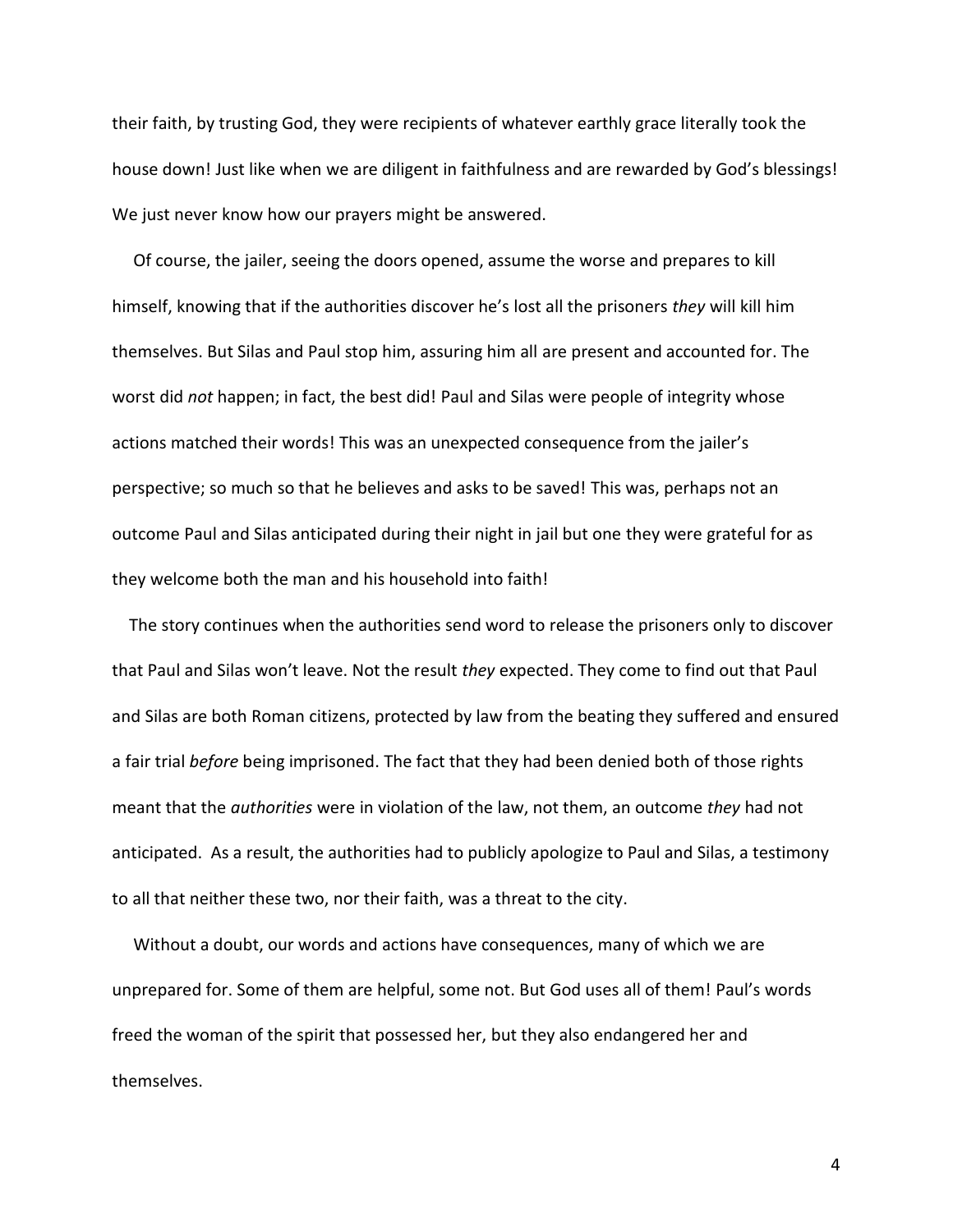In jail, Paul and Silas could have remained silent and subdued but their act of faith broke open the prison walls which led to new believers in God's household. All the prisoners could have walked away but they stayed, Paul and Silas to ensure that the truth about who they were and who they served would be understood. Because of this, others believed.

 What we say and do matters! We came outside this morning because we wanted to see God in a new light: in the grass and the trees, yes, but also in the rowhouses and the street noise. We anticipated *some* of what it would mean to do this, but not everything. A few weeks ago, the Executive Director of the YWCA worshipped with us and her remarks afterwards about how we are seen by some in our neighborhood opened our eyes! We are *not* who they think we are; likewise, *they* are not who we think they are! We won't know each other unless we all take risks, unless we make our best efforts and then trust God to turn it into something good, something worthy of our faith and the faith of others.

 Everything we do and say matters; we might not have any idea how. Our welcoming and affirming statement will be a gift to some and an offense to others. Our plans for our "Community Summerfest" in August will make some disgruntled and some delighted. But here's the thing: we are called to risk and to trust, to venture outward and inward. We can't do one without the other; both are required to live in faith. We will make mistakes. We will misspeak, offend, overlook. And we will also do things right: we will welcome those who many in Christians circles say are not welcome. We will listen and learn and grow.

 Paul and Silas heard God's call and responded, as faithfully and congruently as they possibly could. Perfectly? No? Faithfully, yes! Their call is our call too: we are coming out: out of the prisons that hold us ideologically, physically, socially, emotionally. We are reaching out,